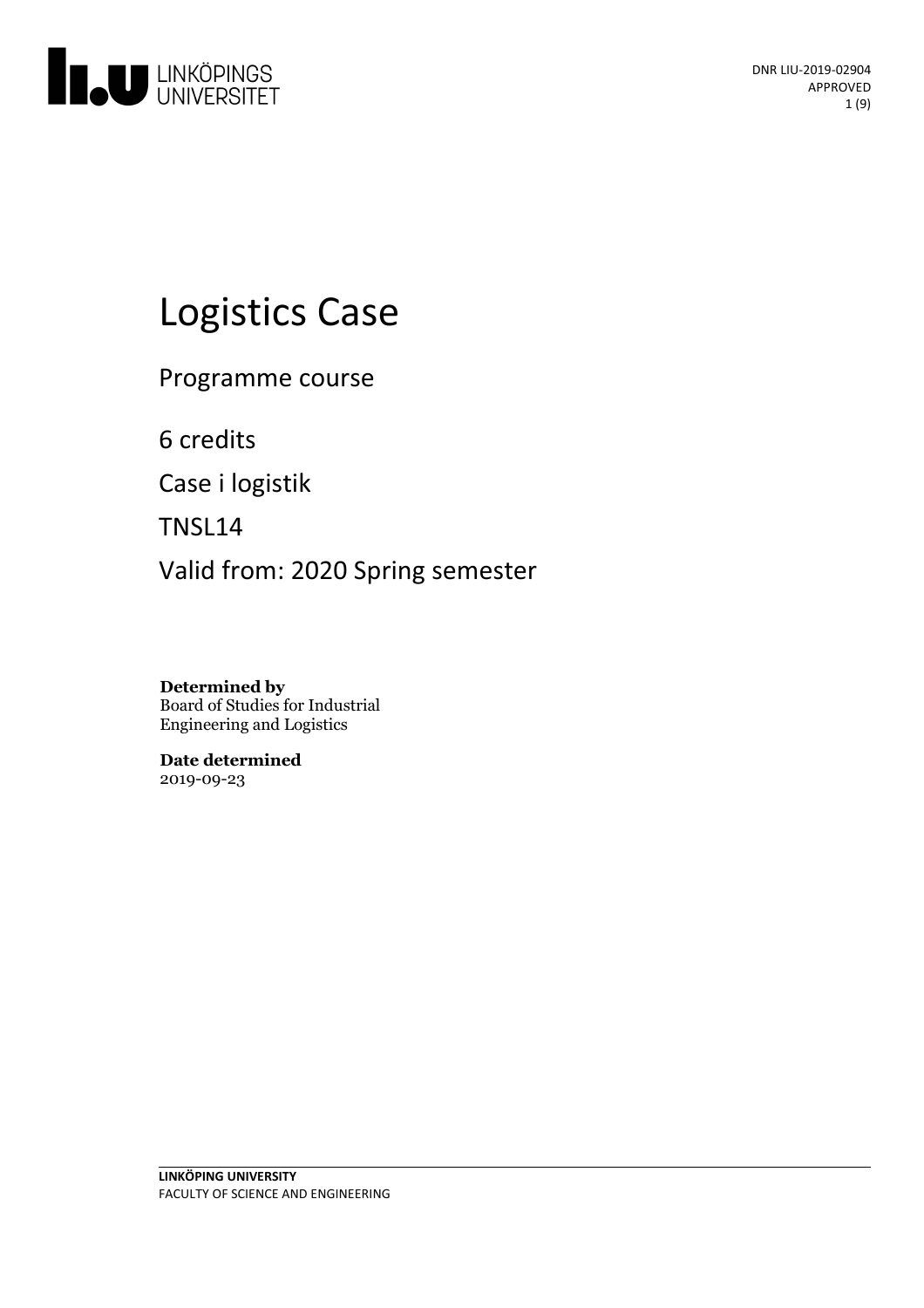### Main field of study Logistics

Course level

First cycle

# Advancement level

 $G<sub>2</sub>X$ 

# Course offered for

- Air Transportation and Logistics, Bachelor's Programme
- Civic Logistics, Bachelor's Programme

### Entry requirements

Note: Admission requirements for non-programme students usually also include admission requirements for the programme and threshold requirements for progression within the programme, or corresponding.

# Prerequisites

Basics in economics, logistics, optimization and geographical information systems

# Intended learning outcomes

The students will get deepened experience from working with a number of practical logistics related problems. The course will give experience in a number of different area. After that the course is completed, the student shall be able to:

- Complete smaller cases from a case description
- Find a use for the case relevant knowledge in referenced literature
- Apply prior knowledge in the area of logicstics
- Present case results orally and in writing
- Discuss and make an opposition on other group's results

In a wider setting, the course goal is to give the students experience from working with practical problems in the area of logistics. The aim is to illustrate different questions and problems that may appear in future thesis work or future work experiences.

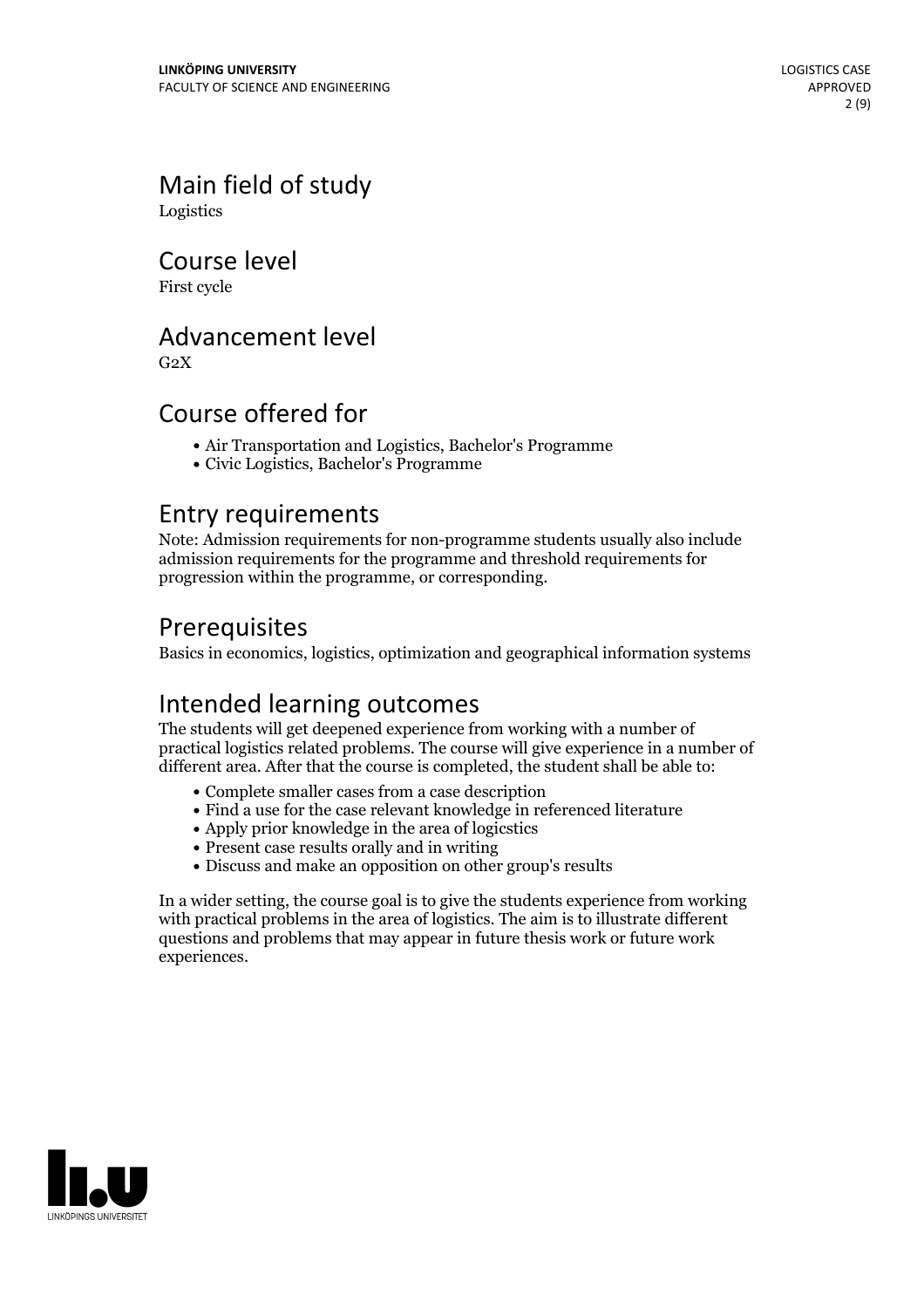### Course content

The specific cases can be different for each year. The cases are, for example, in the areas of

- Logistic surveys
- Lead time reductions
- Inventory control, e.g. vendor managed inventory
- Strategic logistic network planning
- Distribution planning
- Discrete simulation
- Cost allocation
- Production planning

# Teaching and working methods

The course will consist of three or four cases. A new case is introduced, carried out and presented by the students each, or every second, week. The cases is carried out starting from a case description under supervision from the case owner. No theory lectures are given, except for the case introductions.

# Examination

| UPG3                                                                         | Project               | 3.5 credits | U, 3, 4, 5 |
|------------------------------------------------------------------------------|-----------------------|-------------|------------|
| UPG <sub>2</sub>                                                             | Opposition            | 0.5 credits | U.G        |
| UPG4                                                                         | Individual assignment | 2 credits   | U, 3, 4, 5 |
| The final grade on UPG3 Project will be based on the partial grades from the |                       |             |            |
| cases.                                                                       |                       |             |            |

# Grades

Four-grade scale, LiU, U, 3, 4, 5

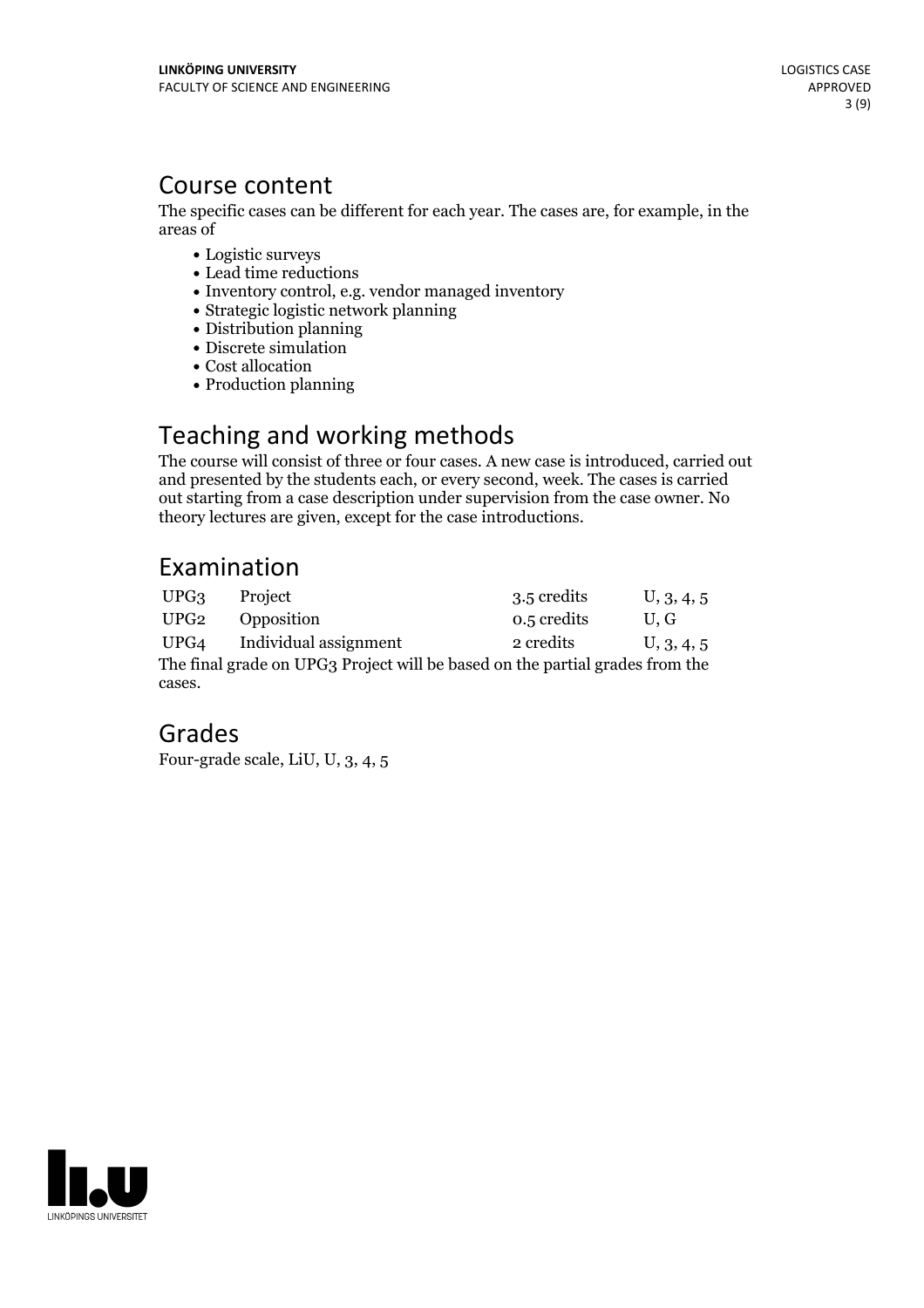# Other information

#### **About teaching and examination language**

The teaching language is presented in the Overview tab for each course. The examination language relates to the teaching language as follows:

- If teaching language is Swedish, the course as a whole or in large parts, is taught in Swedish. Please note that although teaching language is Swedish, parts of the course could be given in English. Examination language is
- Swedish.<br>• If teaching language is Swedish/English, the course as a whole will be taught in English if students without prior knowledge of the Swedish language participate. Examination language is Swedish or English
- $\bullet$  If teaching language is English, the course as a whole is taught in English. Examination language is English.

#### **Other**

The course is conducted in a manner where both men's and women's

experience and knowledge are made visible and developed. The planning and implementation of <sup>a</sup> course should correspond to the course syllabus. The course evaluation should therefore be conducted with the course syllabus as a starting point.

### Department

Institutionen för teknik och naturvetenskap

# Director of Studies or equivalent

Erik Bergfeldt

### Examiner

Erik Bergfeldt

### Education components

Preliminary scheduled hours: 18 h Recommended self-study hours: 142 h

### Course literature

**Other**

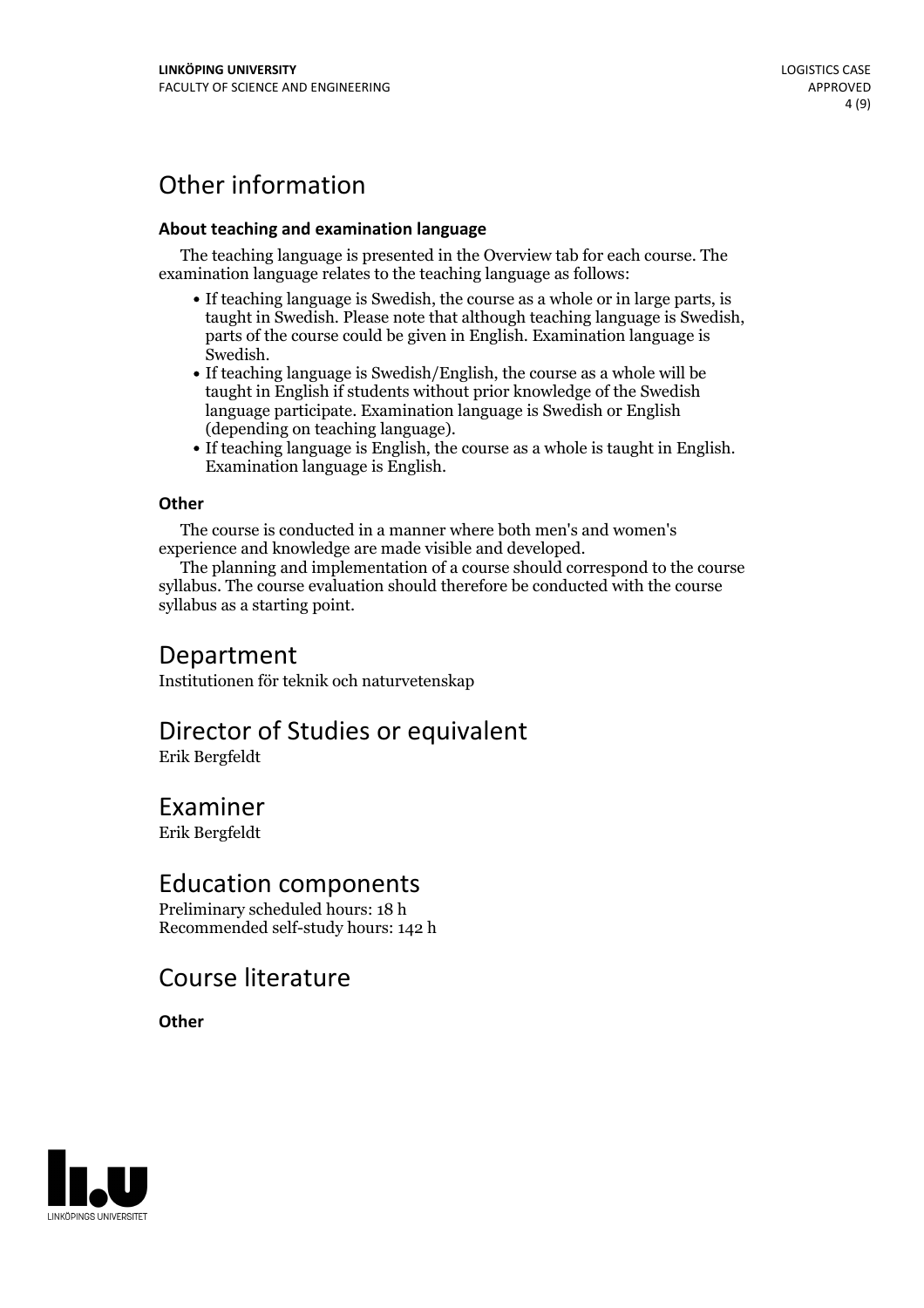# **Common rules**

#### **Course syllabus**

A syllabus must be established for each course. The syllabus specifies the aim and contents of the course, and the prior knowledge that a student must have in order to be able to benefit from the course.

### **Timetabling**

Courses are timetabled after a decision has been made for this course concerning its assignment to a timetable module.

#### **Interrupting a course**

The vice-chancellor's decision concerning regulations for registration, deregistration and reporting results (Dnr LiU-2015-01241) states that interruptions in study are to be recorded in Ladok. Thus, all students who do not participate in a course for which they have registered must record the interruption, such that the registration on the course can be removed. Deregistration from <sup>a</sup> course is carried outusing <sup>a</sup> web-based form: https://www.lith.liu.se/for-studenter/kurskomplettering?l=en.

### **Cancelled courses**

Courses with few participants (fewer than 10) may be cancelled or organised in a manner that differs from that stated in the course syllabus. The Dean is to deliberate and decide whether a course is to be cancelled or changed from the course syllabus.

### **Guidelines relatingto examinations and examiners**

For details, see Guidelines for education and examination for first-cycle and second-cycle education at Linköping University, http://styrdokument.liu.se/Regelsamling/VisaBeslut/917592.

An examiner must be employed as a teacher at LiU according to the LiU Regulations for Appointments

(https://styrdokument.liu.se/Regelsamling/VisaBeslut/622784). For courses in second-cycle, the following teachers can be appointed as examiner: Professor (including Adjunct and Visiting Professor), Associate Professor (including Adjunct), Senior Lecturer (including Adjunct and Visiting Senior Lecturer), Research Fellow, or Postdoc. For courses in first-cycle, Assistant Lecturer (including Adjunct and Visiting Assistant Lecturer) can also be appointed as examiner in addition to those listed for second-cycle courses. In exceptional cases, a Part-time Lecturer can also be appointed as an examiner at both first- and second cycle, see Delegation of authority for the Board of Faculty of Science and Engineering.

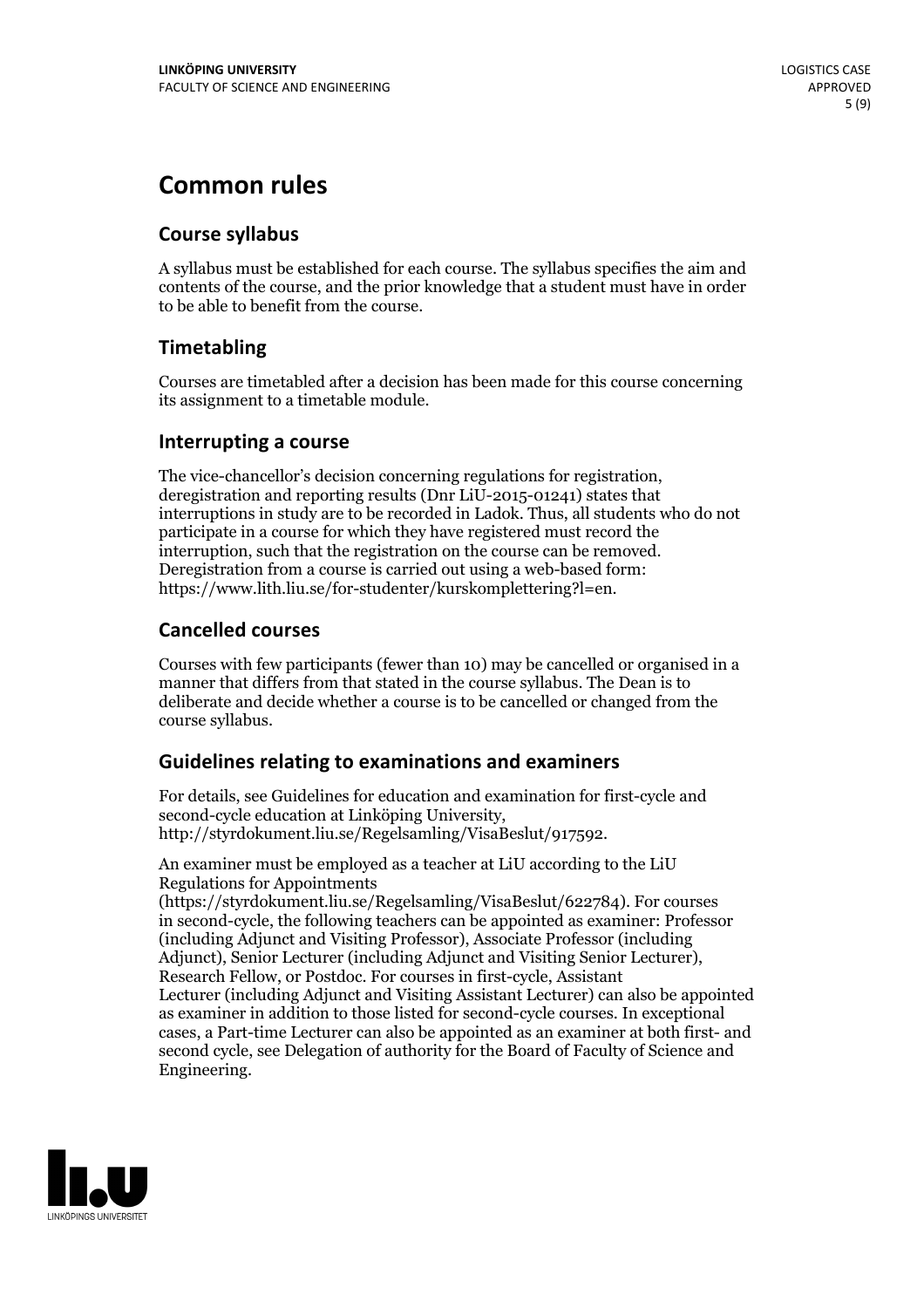#### **Forms of examination**

#### **Examination**

Written and oral examinations are held at least three times a year: once immediately after the end of the course, once in August, and once (usually) in one of the re-examination periods. Examinations held at other times are to follow a decision of the board of studies.

Principles for examination scheduling for courses that follow the study periods:

- courses given in VT1 are examined for the first time in March, with re-examination in June and August
- courses given in VT2 are examined for the first time in May, with re-examination in August and October
- courses given in HT1 are examined for the first time in October, with re-examination in January and August
- courses given in HT2 are examined for the first time in January, with re-examination in March and in August.

The examination schedule is based on the structure of timetable modules, but there may be deviations from this, mainly in the case of courses that are studied and examined for several programmes and in lower grades (i.e. 1 and 2).

Examinations for courses that the board of studies has decided are to be held in alternate years are held three times during the school year in which the course is given according to the principles stated above.

Examinations for courses that are cancelled orrescheduled such that they are not given in one or several years are held three times during the year that immediately follows the course, with examination scheduling that corresponds to the scheduling that was in force before the course was cancelled or rescheduled.

When a course is given for the last time, the regular examination and two re-<br>examinations will be offered. Thereafter, examinations are phased out by offering three examinations during the following academic year at the same times as the examinations in any substitute course. If there is no substitute course, three examinations will be offered during re-examination periods during the following academic year. Other examination times are decided by the board of studies. In all cases above, the examination is also offered one more time during the academic year after the following, unless the board of studies decides otherwise.

If a course is given during several periods of the year (for programmes, or on different occasions for different programmes) the board or boards of studies determine together the scheduling and frequency of re-examination occasions.

#### **Registration for examination**

In order to take an examination, a student must register in advance at the Student Portal during the registration period, which opens 30 days before the date of the examination and closes 10 days before it. Candidates are informed of the location of the examination by email, four days in advance. Students who have not

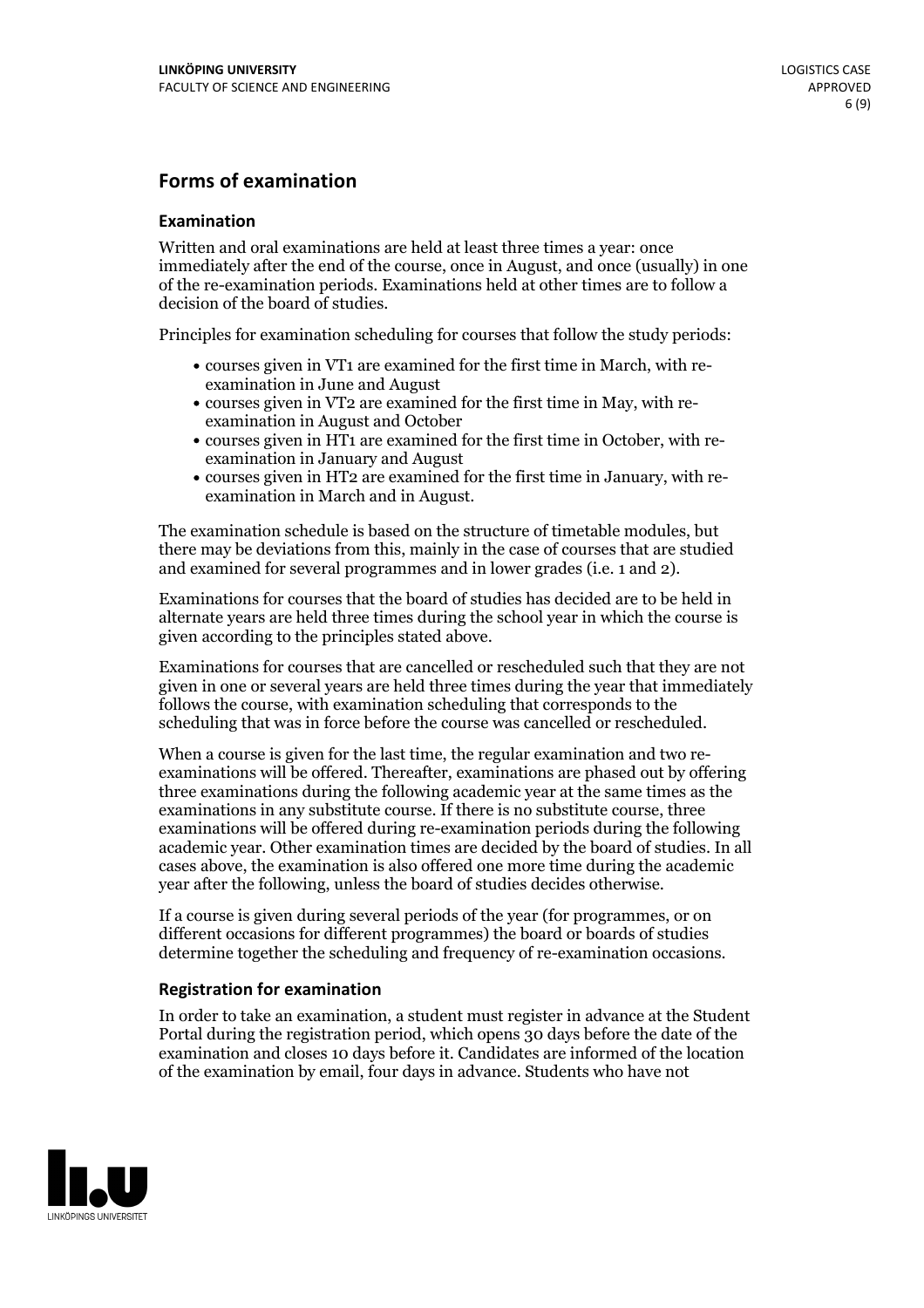registered for an examination run the risk of being refused admittance to the examination, if space is not available.

Symbols used in the examination registration system:

\*\* denotes that the examination is being given for the penultimate time.

\* denotes that the examination is being given for the last time.

#### **Code of conduct for students during examinations**

Details are given in a decision in the university's rule book: http://styrdokument.liu.se/Regelsamling/VisaBeslut/622682.

#### **Retakes for higher grade**

Students at the Institute of Technology at LiU have the right to retake written examinations and computer-based examinations in an attempt to achieve a higher grade. This is valid for all examination components with code "TEN" and "DAT". The same right may not be exercised for other examination components, unless otherwise specified in the course syllabus.

A retake is not possible on courses that are included in an issued degree diploma.

#### **Retakes of other forms of examination**

Regulations concerning retakes of other forms of examination than written examinations and computer-based examinations are given in the LiU guidelines

http://styrdokument.liu.se/Regelsamling/VisaBeslut/917592.

#### **Plagiarism**

For examinations that involve the writing of reports, in cases in which it can be assumed that the student has had access to other sources (such as during project work, writing essays, etc.), the material submitted must be prepared in accordance with principles for acceptable practice when referring to sources (references or quotations for which the source is specified) when the text, images, ideas, data,  $\vec{e}$  etc. of other people are used. It is also to be made clear whether the author has reused his or her own text, images, ideas, data, etc. from previous examinations, such as degree projects, project reports, etc. (this is sometimes known as "self- plagiarism").

A failure to specify such sources may be regarded as attempted deception during examination.

#### **Attempts to cheat**

In the event of <sup>a</sup> suspected attempt by <sup>a</sup> student to cheat during an examination, or when study performance is to be assessed as specified in Chapter <sup>10</sup> of the Higher Education Ordinance, the examiner is to report this to the disciplinary board of the university. Possible consequences for the student are suspension from study and a formal warning. More information is available at https://www.student.liu.se/studenttjanster/lagar-regler-rattigheter?l=en.

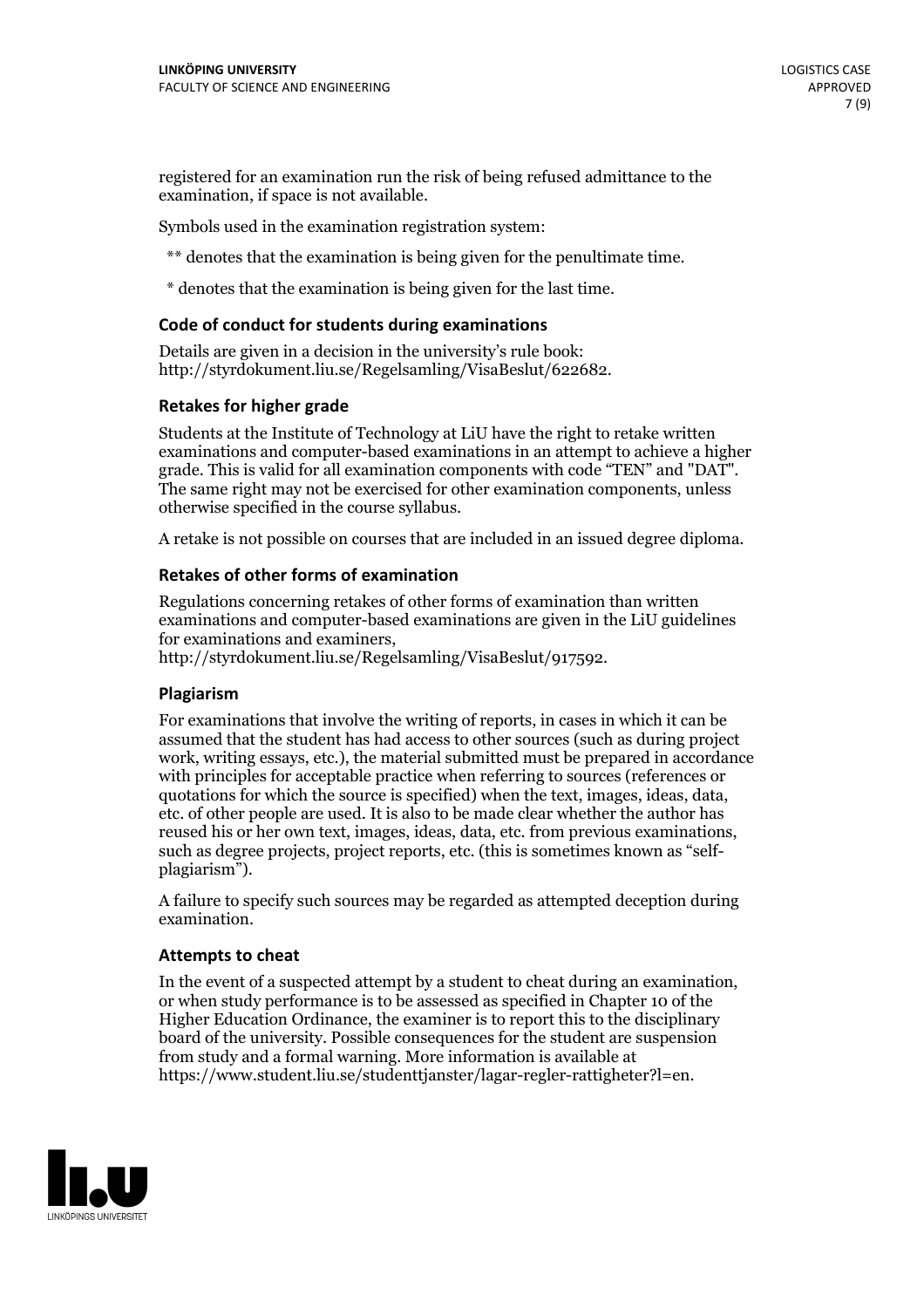#### **Grades**

The grades that are preferably to be used are Fail (U), Pass (3), Pass not without distinction  $(4)$  and Pass with distinction  $(5)$ .

- 1. Grades U, 3, 4, 5 are to be awarded for courses that have written
- examinations. 2. Grades Fail (U) and Pass (G) may be awarded for courses with <sup>a</sup> large degree of practical components such as laboratory work, project work and group work. 3. Grades Fail (U) and Pass (G) are to be used for degree projects and other
- independent work.

#### **Examination components**

- 
- 1. Grades U, 3, 4, <sup>5</sup> are to be awarded for written examinations (TEN). 2. Examination components for which the grades Fail (U) and Pass (G) may be awarded are laboratory work (LAB), project work (PRA), preparatory written examination (KTR), oral examination (MUN), computer-based
- examination (DAT), home assignment (HEM), and assignment (UPG). 3. Students receive grades either Fail (U) or Pass (G) for other examination components in which the examination criteria are satisfied principally through active attendance such as other examination (ANN), tutorial group
- (BAS) or examination item (MOM). 4. Grades Fail (U) and Pass (G) are to be used for the examination components Opposition (OPPO) and Attendance at thesis presentation (AUSK) (i.e. part of the degree project).

For mandatory components, the following applies: If special circumstances prevail, and if it is possible with consideration of the nature of the compulsory component, the examiner may decide to replace the compulsory component with another equivalent component. (In accordance with the LiU Guidelines for education and examination for first-cycle and second-cycle education at Linköping University, http://styrdokument.liu.se/Regelsamling/VisaBeslut/917592).

For written examinations, the following applies: If the LiU coordinator for students with disabilities has granted a student the right to an adapted examination for a written examination in an examination hall, the student has the right to it. If the coordinator has instead recommended for the student an adapted examination or alternative form of examination, the examiner may grant this if the examiner assesses that it is possible, based on consideration of the course objectives. (In accordance with the LiU Guidelines for education and examination for first-cycle and second-cycle education at Linköping University, http://styrdokument.liu.se/Regelsamling/VisaBeslut/917592).

The examination results for a student are reported at the relevant department.

### **Regulations (applyto LiU in its entirety)**

The university is a government agency whose operations are regulated by